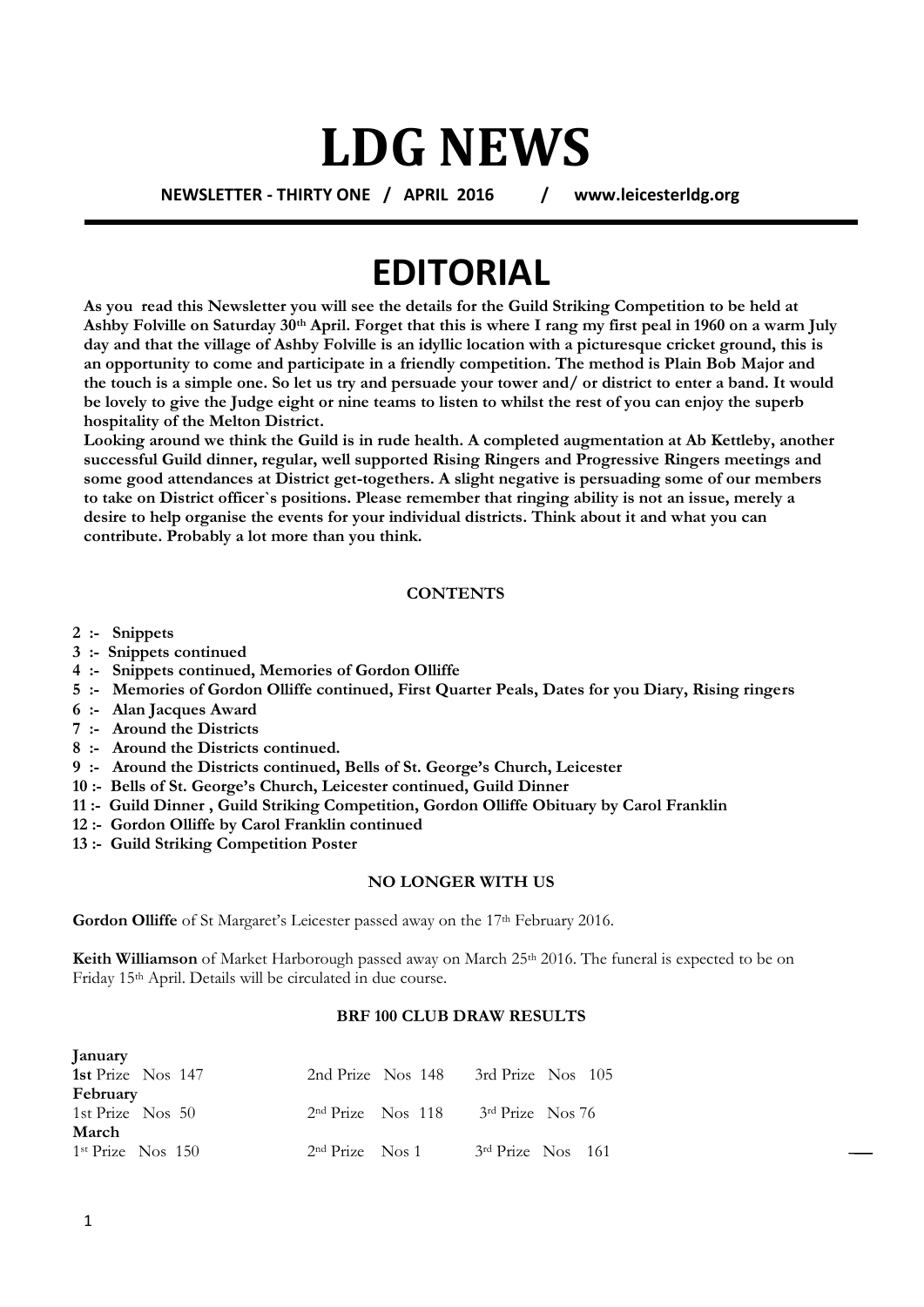#### **SNIPPETS**



On 15 October 1955 Michael Brown of Sapcote married Kathleen Proctor of Ullesthorpe. He always said he took a "Proctor" and "gambled" (one of his jokes whenever he saw the adverts for a certain brand of washing powder). The gamble paid off! On 15 October 2015 they celebrated their Diamond Wedding Anniversary with friends and family.

The two met at Claybrooke tower practice night – Michael going over on his motorbike – and the famous line "do you want a lift?" started their four years of courting. The Browns have lived all their married life in Sapcote, moving to their current farmhouse in the late 1960s. Being dairy farmers for over thirty years, milking cows twice a day didn't stop them enjoying their interest in bellringing. They both enjoyed ringing at new towers (later reaching the milestone of both ringing at over 5000), and on many Saturdays they would do the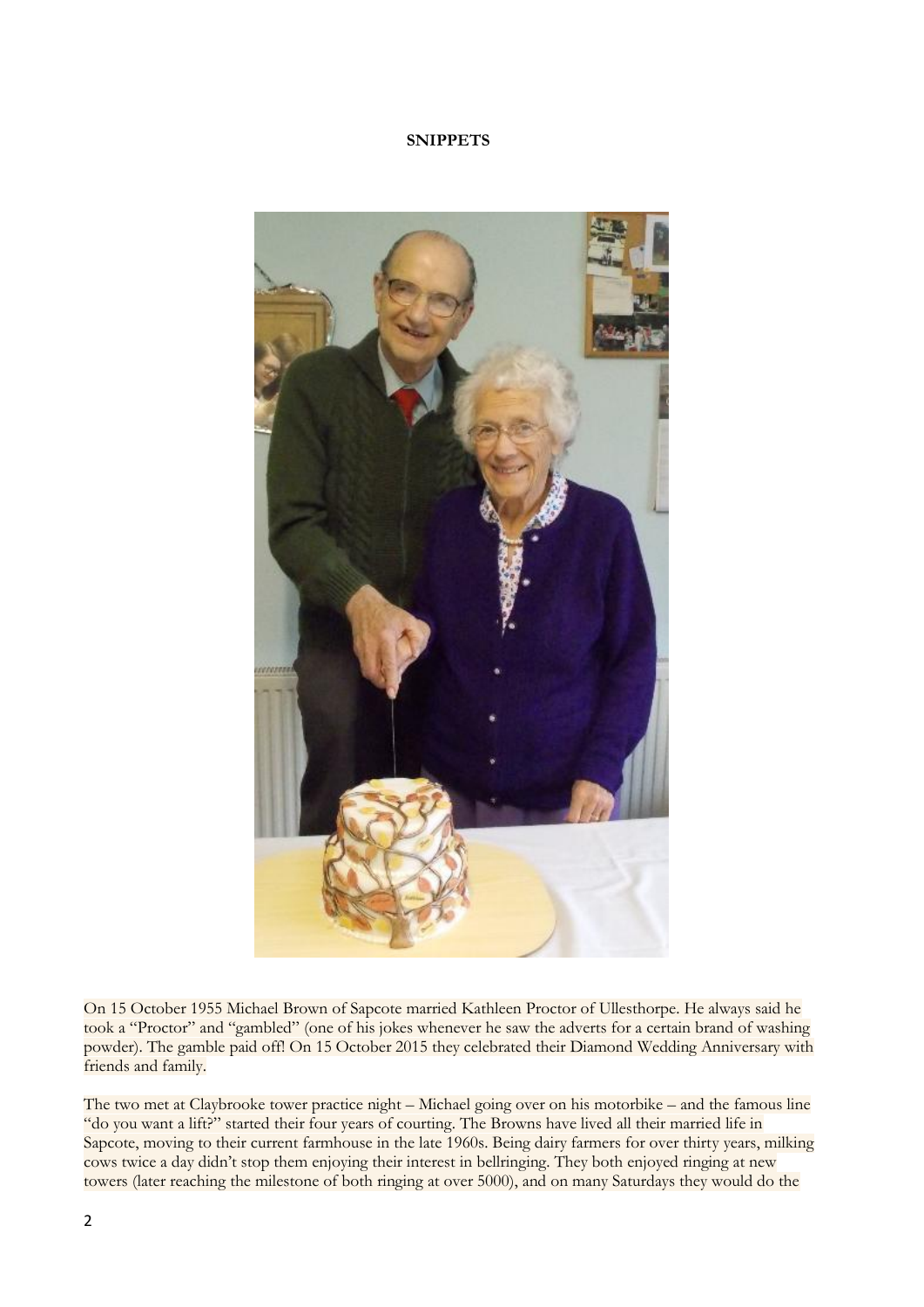morning milking, travel to ring at an open day or meeting, then return home late to do the evening shift.

When they retired from dairy farming, Michael and Kathleen were able to travel further afield and enjoyed ringing holidays in America, Australia, South Africa and Italy. Supported by Kathleen, Michael was Head Ringer at Sapcote from 1949-2010 and led the augmentation from six to eight in 1970, and then to ten in 1977. Their two children, David and Janet, were encouraged to learn to ring from an early age. Of their four grandchildren (Emma, Jon, Ellen and Isobel) three have learnt to ring.

Diamond Wedding celebrations were spread over several days. On their anniversary Michael and Kathleen had afternoon tea with a few of their many ringing friends at the farm. A three tier cake made by Janet, depicting a tree with all their family names on individual leaves, was cut. Earlier in the day a peal of Diamond Surprise Major had been rung at The Plantagenet Ring, clips of which were relayed by phone. Unfortunately a peal attempt at Sapcote in the evening was unsuccessful, although Michael and Kathleen sat and listened to the beginning. The following Saturday, the family congregated to continue the celebrations: lunch out, lots of photos, and then more tea and cake at the farm. Since it all started with ringing, the chance for a family ring on the Harecroft Ring was too much to miss so Michael, watched by Kathleen, joined various family members in touches of Cambridge and London Surprise Minor.

Congratulations, Michael and Kathleen, on this sparkling milestone!

*Janet Dew and Ellen Crabtree*

#### **Ab Kettleby**

Wednesday 13<sup>th</sup> January 2016 saw the completion and augmentation of the bells at Ab Kettleby. That evening the villagers heard the six bells ringing in the church for the first time in history. Congratulations to all those involved. ( more details on the website [http://abkettlebybells.co.uk/2016/01/then-there-were-six/\)](http://abkettlebybells.co.uk/2016/01/then-there-were-six/)

#### **THE ALAN JACQUES AWARD**

The Nomination Form for the 2016 Alan Jacques Award is now available on the Guild Web-Site. Please can you complete and send to Mark Pendery by 31<sup>st</sup> July. It can be downloaded from this link :<http://leicesterdg.org.uk/joomla2/index.php/enr/alan-jacques-award>

John Cook is looking for people to join the Web-Master Team for the Guild Web-Master Team. Since the Secretaries can update most of the day to day site content the role really covers things that are `under the hood' like looking why emails do not always send, or looking to see if we can find the time to rewrite the towers/contacts section. If you are interested please contact John Cook.

#### **ST GEORGE'S CHURCHES:-**

A request from Libby Alexander :-

Dear Ringers,

I know I have already been in touch with you as Secretaries and Ringing Masters but I would love to hear from as many specific St. George's towers as possible that are able to take part on the day. This is so I can keep the local media interested and get you some well deserved publicity. It would also be great if you could all send a photo of yourselves ringing out on the day.

With this in mind I wondered whether you would consider creating an 'open day' for anyone to come along and try their hand at the ropes. It`s just that it makes it more of a memorable occasion to be able to have their first experience ringing a bell, a St. George's bell on St. George's day. I have suggested several times for Branches to consider this because I know that when it has happened the tower captain has come back to me thrilled with the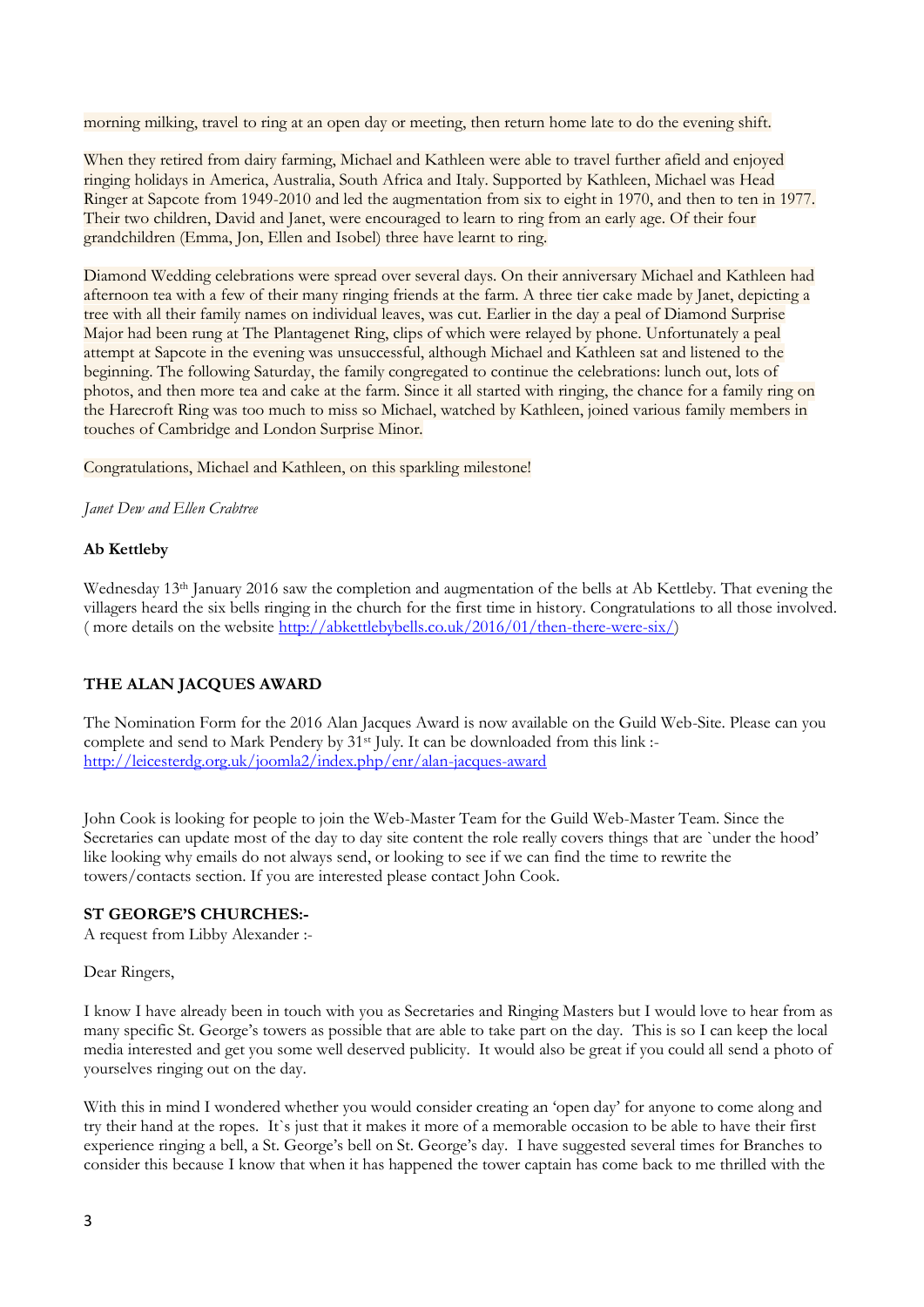outcome for of course it brings in new interested ringers. This is an aspect that all Guilds/Associations fear – a dying skill or they tell me they are unable to ring because they don't have enough ringers.

I have just put up on social media that a little village in Somerset has said they would have an open day on the 23<sup>rd</sup>, and the interest has been quite astonishing. There has been over a thousand people who have taken an interest in this particular post. Social media, though not to everyone's taste, is undoubtedly a way of reaching out to a wider audience. The public might well be shy of coming forward because perhaps it is in a church, or they do not know how to be in touch, but by linking the idea of being able to walk in and have a go at ringing for a national event creates the safety of anonymity.

I would love to hear from you and any thoughts on the above. All The Very Best - Libby

#### **The Flower Rooms and Tea and Coffee House, The Lodge, Gilroes Cemetery :-**

Ever arrived early for a funeral or maybe fancied a cup of coffee after a funeral? Well that is now something that is available when you go to Gilroes Cemetery. Sometimes you might meet with relatives and wish you could go somewhere to talk after a funeral, you can now enjoy a lovely coffee or hot chocolate at the Tea and Coffee House in the Lodge just inside the Cemetery entrance.

The Flower Rooms also in The Lodge will supply you with flowers for a wedding, a bouquet for a loved one, flowers for a departed friend or relative and many more occasions.

Drop in for a coffee, open 7 days a week until 6.00pm, fresh cakes and goodies every day.

**Belgrave :-** Despite the future of St Peter's church, Belgrave being shrouded in uncertainty, Guild members were asked to ring the bells on Easter Day; which they duly did.

#### **MEMORIES OF GORDON OLLIFFE By John Bennett**

Young Gordon and John Bramley were members of a youth fellowship group attached to St Peters Church, Braunstone, and I recall Gordon telling me how he and John used to try to ring the three bells there-not the current three but earlier ones since recast. This would have been in 1944/45 when Gordon was 16 years old. It was, however, a visit by Ernest Morris, giving a bellringing lecture, with an invitation to St Margarets, which kindled his interest in the church, an interest which was to be sustained for the remainder of his life. There his ringing progressed and he was elected a member of the Midland Counties Association, and then became a founder member of the Leicester Diocesan Guild on its formation in late 1945.

He was not a prolific peal ringer, my records showing seven which we rang together, all at St Margarets or St John-the -Divine, and all between March 1947 and November , 1948. These included two royal wedding peals, Bob Major at St Margarets on November 21st 1947, and Grandsire Caters at St Johns on November 22nd 1947, which he composed and conducted. A memorable occasion at that time was our 1948 holiday at Mablethorpe, when Gordon, John Bramley, Syd Harrison, James Deacon and myself all shared a bedroom in a local boarding house. Jim Deacon and myself drew the short straws and slept in a double bed with the others in camp beds. Such days have long gone- I cannot help a smile. It was on that holiday that Tony Jesson met us and commenced ringing.

In company with a group of us, Gordon became a member of Sid Harrison`s tune ringing handbell band, " The Beltonians" and for several years helped to entertain at church hall dances, womens institutes and working mens clubs .He met Jean Ward, the girl he was to marry ,in the Spring of 1946, when Jean was learning to ring at All Saints and I note that she participated in four of the peals described above. However, it was the cycle ride to Lincoln on Easter Monday, 1947,which cemented their relationship, when they were adjacent riders, even battling against a killing head wind on the return journey. Jean tells me they were married for 64 years which puts their year of marriage as 1952, all of them , I am sure, completely happy and of the best.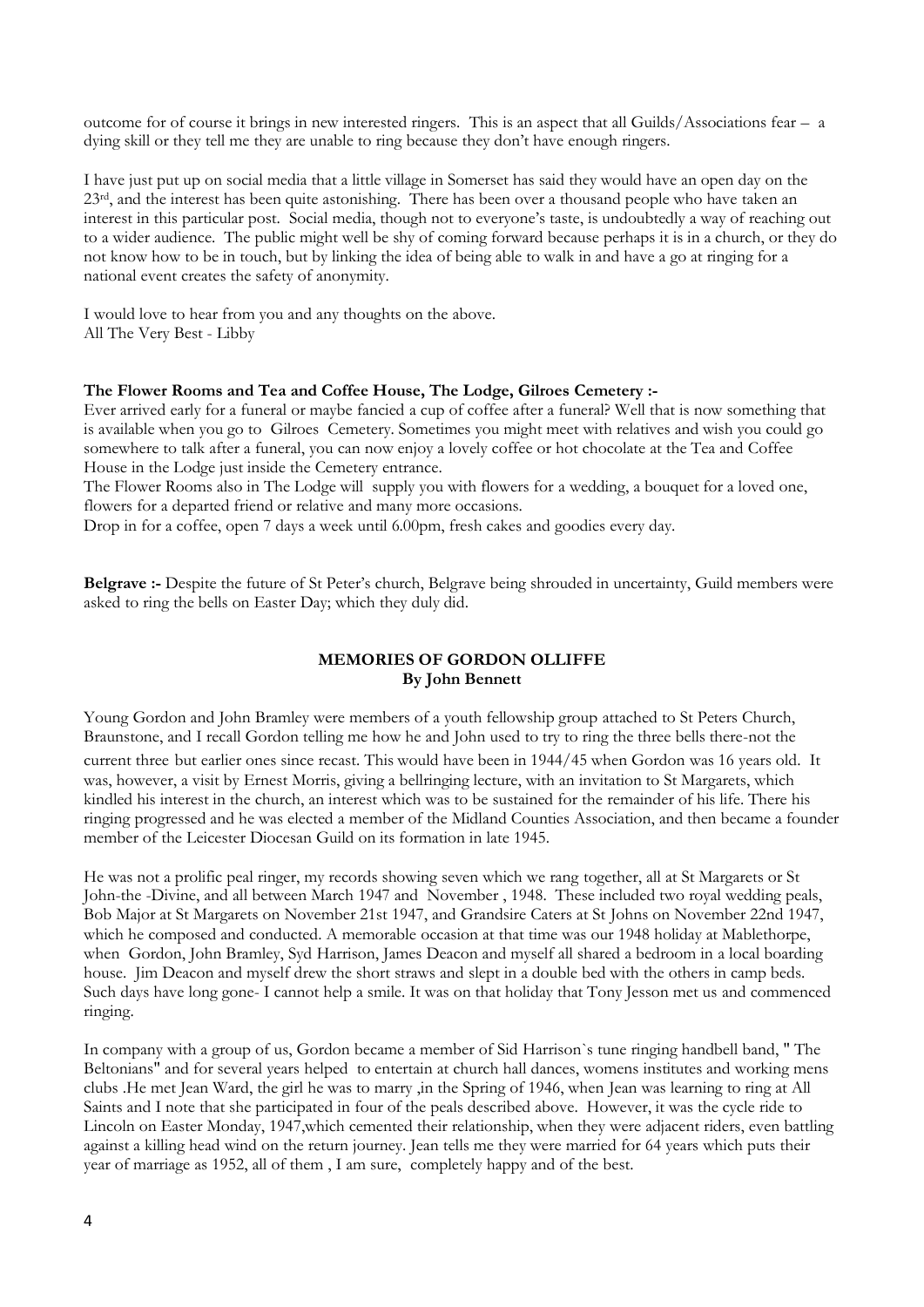One further thought, the passing of Gordon brings to an end an era at St Margaret's, as he must be the last of their ringers to have known and rung with the late Ernest Morris.

**Leicester, Leicestershire**

St Margaret's Sunday 28th February 2016 (32-3-14 in C#) **1260 Grandsire Triples**

- 1 Angela Preston
- 2 Richard Carter
- 3 Stephen Franklin
- 4 Andrew Preston
- 5 Chris Newman
- 6 Roland Cook ©
- 7 R.Kingsley Mason
- 8 Mark Pendery

Rung in memory of Gordon A. Olliffe, long time ringer at this church, half muffled on the Margaret Eight, in his favourite method.

Gordon Arthur Olliffe 3.6.28 – 17.2.16

#### **FIRST QUARTER PEALS**

**RATBY**, Leicestershire SS Philip and James Sunday 21<sup>st</sup> February 2016 in 44 minutes (9.3.1) **1260 Doubles (4m)** 600 Plain bob, 300 Grandsire, 240 St Simon's , 120 St Martin's, 10 c.o.m.

- 1 L. D. Benfield
- 2 M. J Pendery 3 D. G. Carling
- 
- 4 M. P. Banner<br>5 F. W. Fisher ( 5 F. W. Fisher ©
- 
- 6 A. J. Whitmee

Rung for the Evening Holy Communion Service and as a farewell compliment to Reverend Dr. Peter Hooper and family leaving for Asfordby, Leicestershire. 1 st Quarter Peal attempt, aged 11 years - Treble

#### **A DATE FOR YOUR DIARY**

The 2017 Guild Dinner will be held on Saturday 25<sup>th</sup> February at the Leicestershire County Cricket Ground, Grace Road, Leicester.

#### **Rising Ringers**

Since the last Newsletter two meetings have taken place Saturday 23rd January 2016 and 19th March at Oaks In Charnwood. A wide variety of methods were rung including Plain Bob, Cambridge Surprise Minor and Plain Hunt.

The next meetings are as follows: Saturday 28th May 2016 Saturday 23rd July 2016

Mark Pendery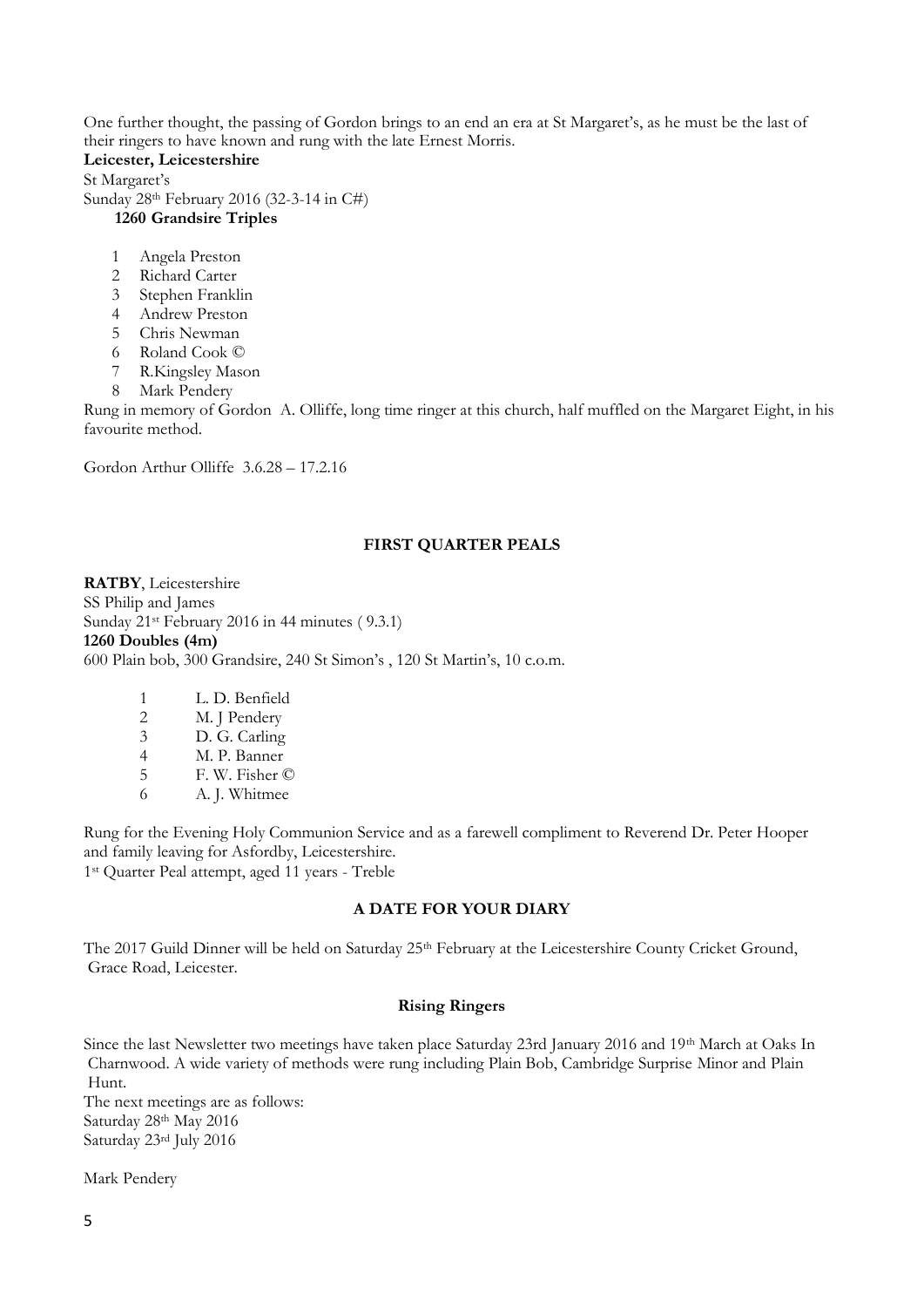#### **Alan Jacques Award 2015**

At the AGM in October 2015 Tony Parker was presented with the annual Alan Jacques award. Tony was the very worthy recipient chosen by the education committee members. A total of 5 nominations where considered, Bob Bindley (Market Harborough), Garry Mason (Leicester), James Lowe (Melton) and Vivian Matravers (Loughborough).

The nominations are open to all including those already nominated. Please complete your nomination form for the 2016 award by going to the following link: [http://leicesterdg.org.uk/joomla2/images/downloads/Alan\\_Jacques\\_Award\\_Nomination\\_Form\\_2016.doc](http://leicesterdg.org.uk/joomla2/images/downloads/Alan_Jacques_Award_Nomination_Form_2016.doc)

Hazel Jacques presenting The Alan Jacques Award to this year's winner Tony Parker





Tony and his wife Rose with Alan's family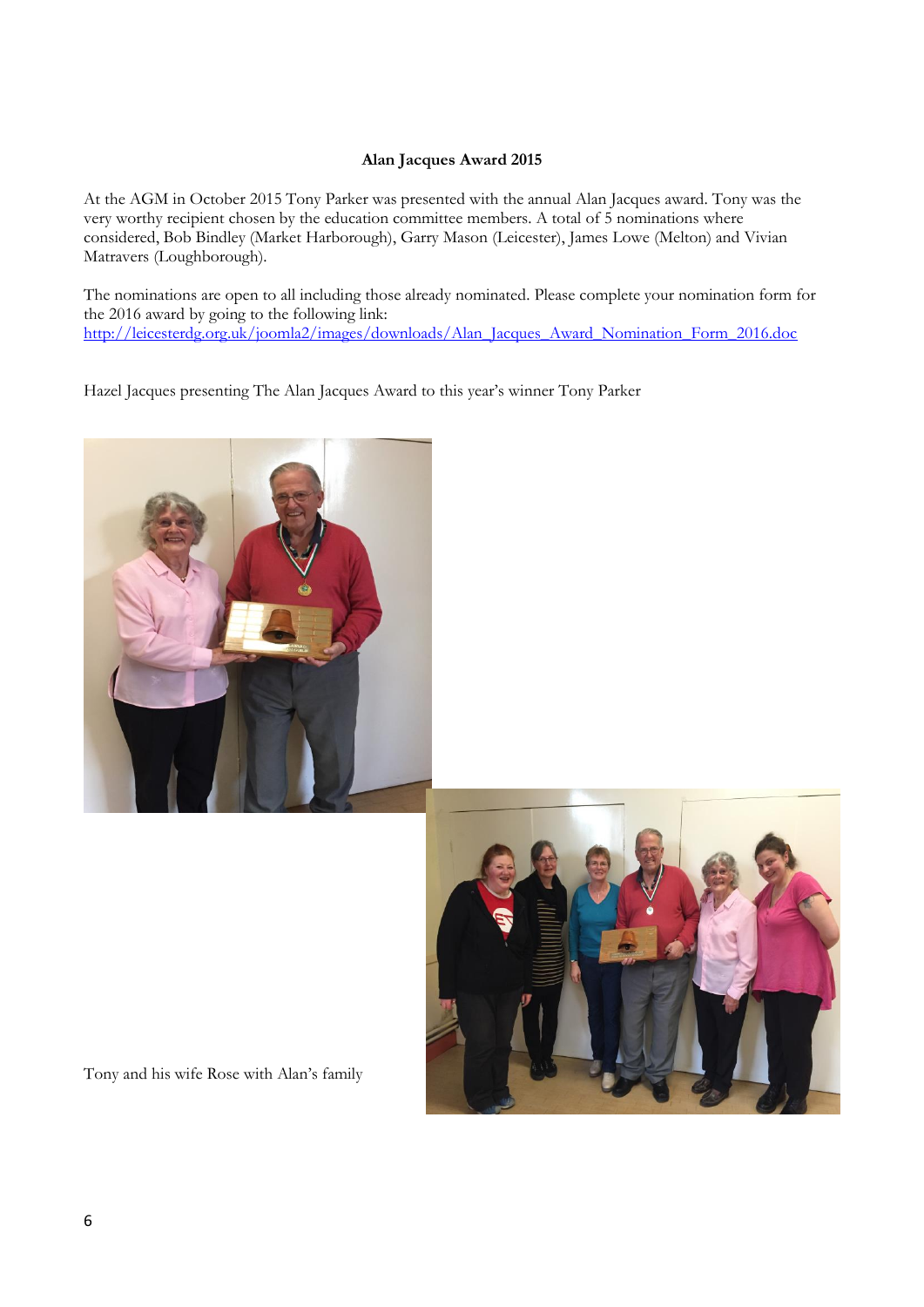#### **AROUND THE DISTRICTS**

**Loughborough :-** The year got off to a good start with two very well attended practices at Hugglescote and Whitwick. It was lovely to see so many people with Rich ard Bimson (new chairman) and Izabelle Bimson (new secretary) really appreciate the warm welcome we have been given. Everyone is very welcome at district practices, please do keep coming and supporting the district and if there is something that you would particularly like to ring let the person running the ringing know.

On March 5th we held our annual district training morning at Belton, Copt Oak and Markfield. Students from various towers worked hard on their call changes, plain hunt, plain bob and treble bob hunting, with all making really good progress and impressing the helpers. Some students had never rung outside their home tower, so this was a great opportunity to meet new



people and try different bells. Learner and helpers at Copt Oak

Cara, a student at Belton added " I thoroughly enjoyed the district training morning. The numbers of learners in the group was limited which provided plenty of opportunity for Hands-on ringing, as well as time for some one-to-one theory discussions. The group atmosphere was very encouraging enabling me to step outside of my comfort zone and try something new under the watchful eye of an experienced ringer. There was even yummy cake mid-way through the morning. I'd like to thank the organisers and helpers for an informative and highly enjoyable morning and would strongly recommend that anyone who is learning to ring take the opportunity to participate in any future events of this kind"

Once again, huge thanks must go to the tutors, helpers, key holders and those providing the refreshments for generously giving up their time to come and help with the training morning. We couldn't do it without you. Izabelle Bimson

#### **Market Harborough :-**

The District AGM was held at Market Harborough (10), with ringing at Theddingworth (5) during the afternoon. There was some discussion about the format of monthly practices and meetings, and it was decided to reduce the number of formal meetings to two per year. Attendance at monthly practices has been down of late, but the opinion was expressed that this was just a glitch, and it was decided to continue with them in their present format for the time being. As if to emphasise this point there were around 30 people at the March practice, held at Peatling Parva (6): a good range of methods was rung, and there was plenty of time to socialise over a cup of tea and homemade cake at 'half time'.

The monthly surprise practices have been well supported, and most of the standard 8 are rung regularly: we have even managed Glasgow. Several new faces have been welcomed recently (not only from Harborough District) which is encouraging, and it is also very notable that several of 'the regulars' are progressing in complexity of methods they can ring. The practices are held on the second Thursday of the month, but it is always best to check with Andrew Young first, in case we don't have enough to meet.

Following on from progress at these practices Sam Hartley (Knighton) successfully rang his first quarter of surprise major (actually his first on eight) at Oadby: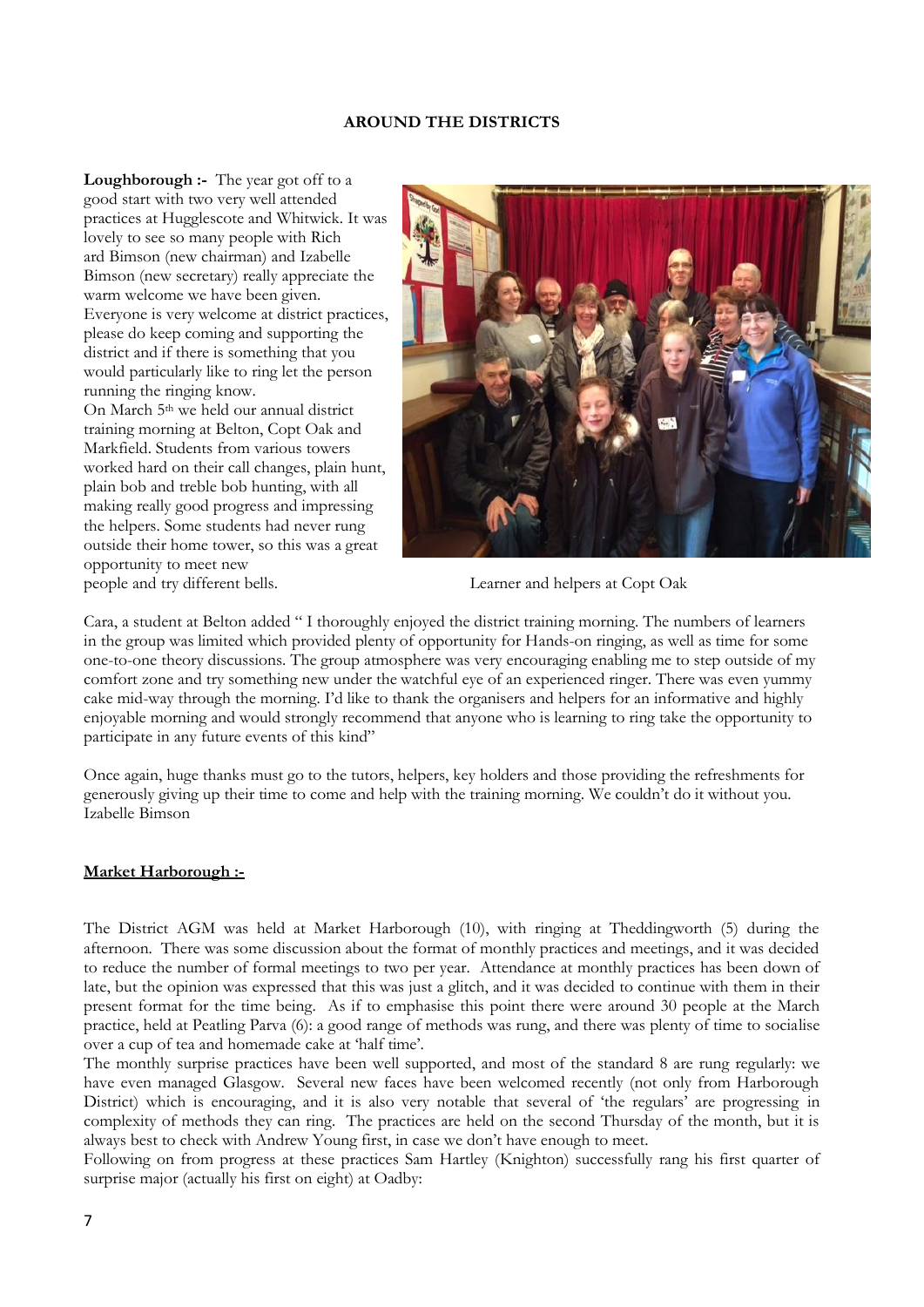Saturday 28 November 2015. St Peter's,Oadby, Leicestershire, 1280 Yorkshire S Major in 43 min

- 1 Roland Cook (Conductor)
- 2 Will Norton
- 3 Sam Hartley
- 4 Ian Fraser
- 5 Diana Young
- 6 Richard Holyland
- 7 Paul Atkins
- 8 Andrew Young
- 3 First on 8. Rung for the St Peter's Church Christmas Fair

The Harborough District Christmas social began with a carol service at Illston on the Hill (6). A few members assembled early to ring before the service. Following a joyous service led by the vicar, Brian Davis, around 35 people adjourned to the Village Hall for the social – a bring-and-share tea, accompanied by live music from a three-piece folk band, hired by Steve and Fiona to celebrate Steve's 300<sup>th</sup> tower. Over tea, there were some quizzes to keep people amused, while the band provided some background music. After tea, the more energetic of us took to the floor for some (fairly gentle!!) barn dancing, while others found it energetic enough just to watch. All in all a most enjoyable evening, giving District members, and several non-ringing friends and family, a chance to meet up outside the tower and enjoy each other's company. Thanks to Fiona, Steve and Diana for organising the evening, and to Tony and assistants for the local organisation. Thanks to several people 'donating' their contributions to the evening, not only was it great fun, but we also raised a substantial amount for the BRF.

The January Guild Social was held in the Harborough District – at Kibworth. Although numbers were a little sparse, perhaps due to the sprinkling of snow earlier in the day, we had a very enjoyable evening, starting with ringing at Kibworth (8), followed by a bring-and-share Starters and Sweets evening – no main courses, just lots starters and lots of sweets – and a quiz.

Congratulations to Henry Jones (Illston on the Hill) who rang his first quarter inside recently: Monday 7 March 2016. Medbourne, Leicestershire St Giles

1260 Plain Bob Doubles in 44 min

- 1 David Murcott
- 2 Rose Parker
- 3 Diana Young
- 4 Henry Jones
- 5 Andrew Young (Conductor)
- 6 Steve Millington
- 4 First QP inside Well done Henry

#### **Melton :-**

Melton District continues to have good support for the meetings on the 3rd Saturday of the month. January was at Hickling and February at Waltham. Andrew Shipman kindly arranged at great tour of 3 churches along the Clifton tram line for the March meeting, the first two were very light rings at Clifton and the third was a more traditional church in Wilford. The weather was good and everyone enjoyed the tour followed by a meal in west Bridgeford, thanks very much to Andrew for organising it,

**Ring out the Branston -** Over the winter months a band of local ringers have been ringing 1/4 peals of Surprise Minor at Branston Church. 7 out of 8 attempts were successful. A donation worth  $\ell$ 125 was made to the Church. The ringers also supported the local hostelry. (No jokes about getting pickled please).

**Quarter peal at Tilton** - Ringers from the Melton Branch got together on 27th of February to have a 2nd attempt at a quarter with multiple doubles methods (first attempt at Twyford failed due to a bob called 4 blows to early at about 1000 changes from which there was no recovery  $\hat{I}$ ). Congratulations to Pete Brown on conducting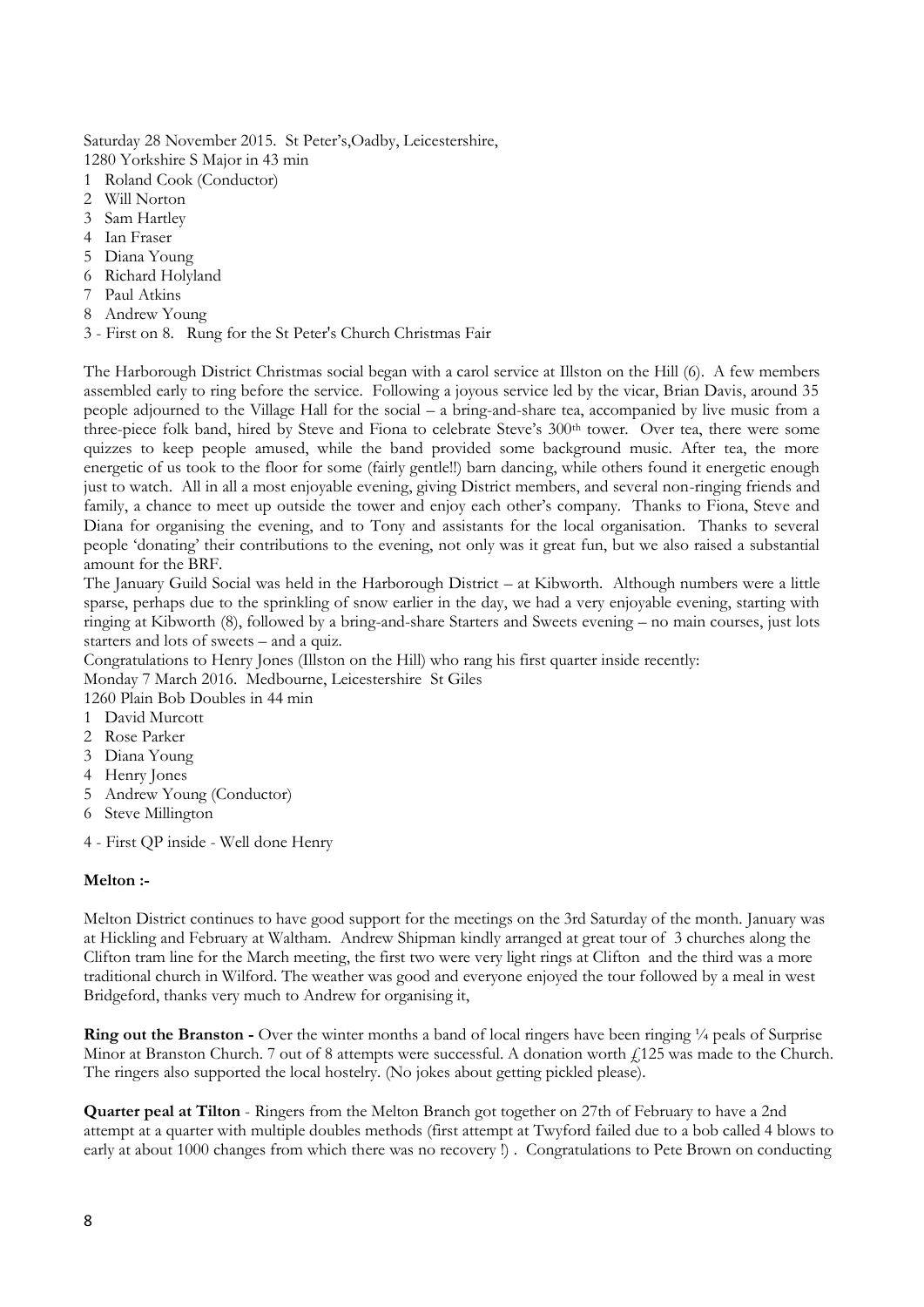his first multiple method quarter ; here's the details:

**Tilton on the Hill,** Leicestershire. 27 Feb, 1260 5 Doubles methods (Grandsire, Reverse Canterbury, St Simons, St Martins, Bob Doubles): Wendy Saywell 1, Phillip Shipman 2, Andrew Shipman 3, William Saywell 4, Peter Brown (C) 5, Eric Leeson 6.

**Owston** : The 3 bells at Owston have been derelict for 40 years (last rehung in 1860 and still in an oak frame) and the locals wanted to get a bell chiming for their services. Peter Brown and Eric Leeson worked with George Dawson to find and fit the 2nd hand wheels and pulleys needed to get the treble chiming again . There may be more work to be done here as the frame / bearings & bells look as if they might ring full circle .

#### Peter Brown

#### **THE BELLS OF ST. GEORGE'S CHURCH, LEICESTER "I wonder if she ever married."…………**

Surrounded by Rutland, Colton, Queen and St George Streets, and a stone's throw away from Curve Theatre is the unexpected green space that houses St George's Church Leicester. Now a Serbian Orthodox church, its tower once contained a ring of 6 bells, albeit for just 55 years.

Let's meander back to 1853, the year Margaretta Grey published "Why a Woman Must Not Work" and the Aggravated Assaults Act was passed to increase the penalties imposed for wife beating. On a cold, Dickensian winters night a young lady, dressed in a similar fashion to the one on the old Quality Street tins, picked up her steel nib writing implement (quills were so old fashioned by then), and penned a somewhat anguished missive to the Leicester Journal……

#### *"My Dear Mr Editor,*

*I am a young lady, at present unmarried; but it is not my own fault. In fact, I am not yet engaged; but pray don't tell my name to any of your bachelor friends; I should not like it to be said that I advertised for a husband. But I had a young friend married the other day at St Georges Church, and I went and saw the service, and afterwards lingered in the churchyard expecting to hear the bells ring, but they were as mute as an old fashioned sweetheart of mine. I found out afterward that there was no bells. Just think-NO BELLS – only one doleful affair, like a convent bell. This might have been rung but it would not have sounded nicely would it? About as dull and dismal as a young girl's life, with knitting and darning and without – a bean.*

*A little while ago we had a splendid bazaar, and I worked several things for Lady Howe's stall; and I am willing to assist in the same object again; but I would sooner by half work for the bells of St George's. Do let us have a bazaar. Lord Howe laid the first stone of the Church, and I feel sure that Lady Howe would willingly assist. ..but is it true that the "evening bell" of this beautiful church has sent the churchwardens to sleep, and they quite forget that their church is not perfect?. O! Dear Mr Editor, do help us. Do ask "Merry Pealer" to give us a "triple bob major" to awake those who ought to set the bells agoing. I cannot realize the idea of my marriage without a peal. If St George's does not boast some bells before then, I shall go into St Margaret's District for a few days to get a settlement there. I'm sure I will.*

*But I am running on, just like we women do; but tell the churchwardens, who ought to be turned away for not moving in the matter.*

*I am, my dear Sir, yours very faithfully,*

*Angelina Eveline*

*P.S. I have shown this letter to my cousin Anne, and she actually says that I write about the "bell" in order that I may get a "bean". Just fancy!*

*[LEICESTER JOURNAL 25.11.1853]*

The church was formally opened in 1827, but by the time Angelina had written her letter, the 170ft spire, had been struck by lightning (in 1846) and had been restored by 1850. Angelina's wish was granted in 1856 when a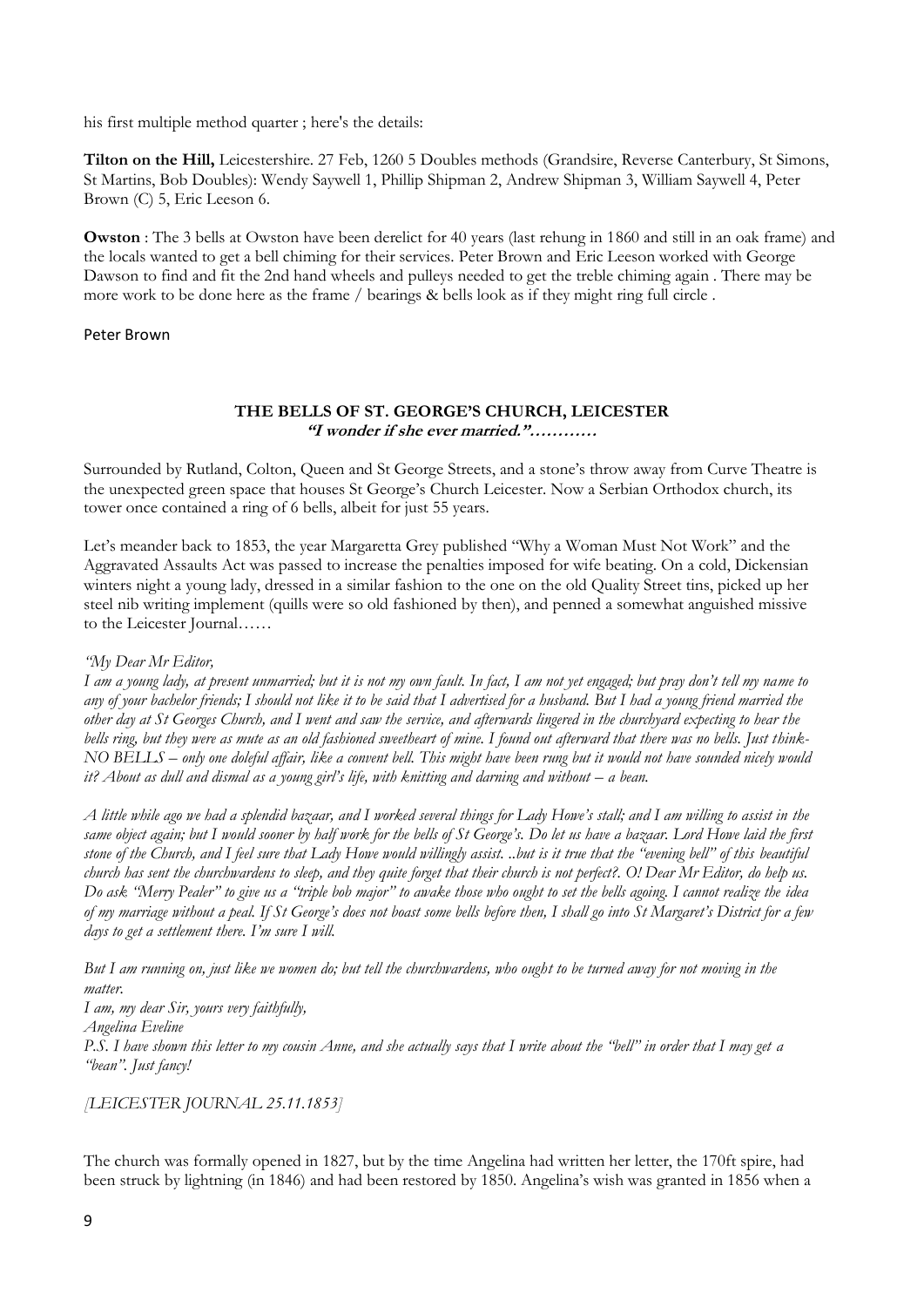ring of 6 bells was cast by the Taylor Foundry and opened formally in January 1857 costing about  $\mathcal{L}$  320. The Leicester ringers rang Grandsire Doubles and the Stoney Stanton band rang Bob Minor. Sadly the bells only survived from January 1857 to October 1911, when they were wiped out by a raging fire. The church was restored, but with no ring of 6 and no spire. Just one peal was rung there, 15 September 1894: 5040 7 Minor Methods 3hr 1m.We'll never know if Angelina had bells at her wedding – I hope so!

#### **Andrew Giles**

#### **GUILD DINNER**

Guest Speaker at this year's Guild Dinner was Canon Johannes Arens .









Canon Johannes Arens **Roland and Amy Cook** 



Mrs Winifred Warwick Andy and Daphne Hinton



Richard and Sally Brown Mark and Lucy Pendery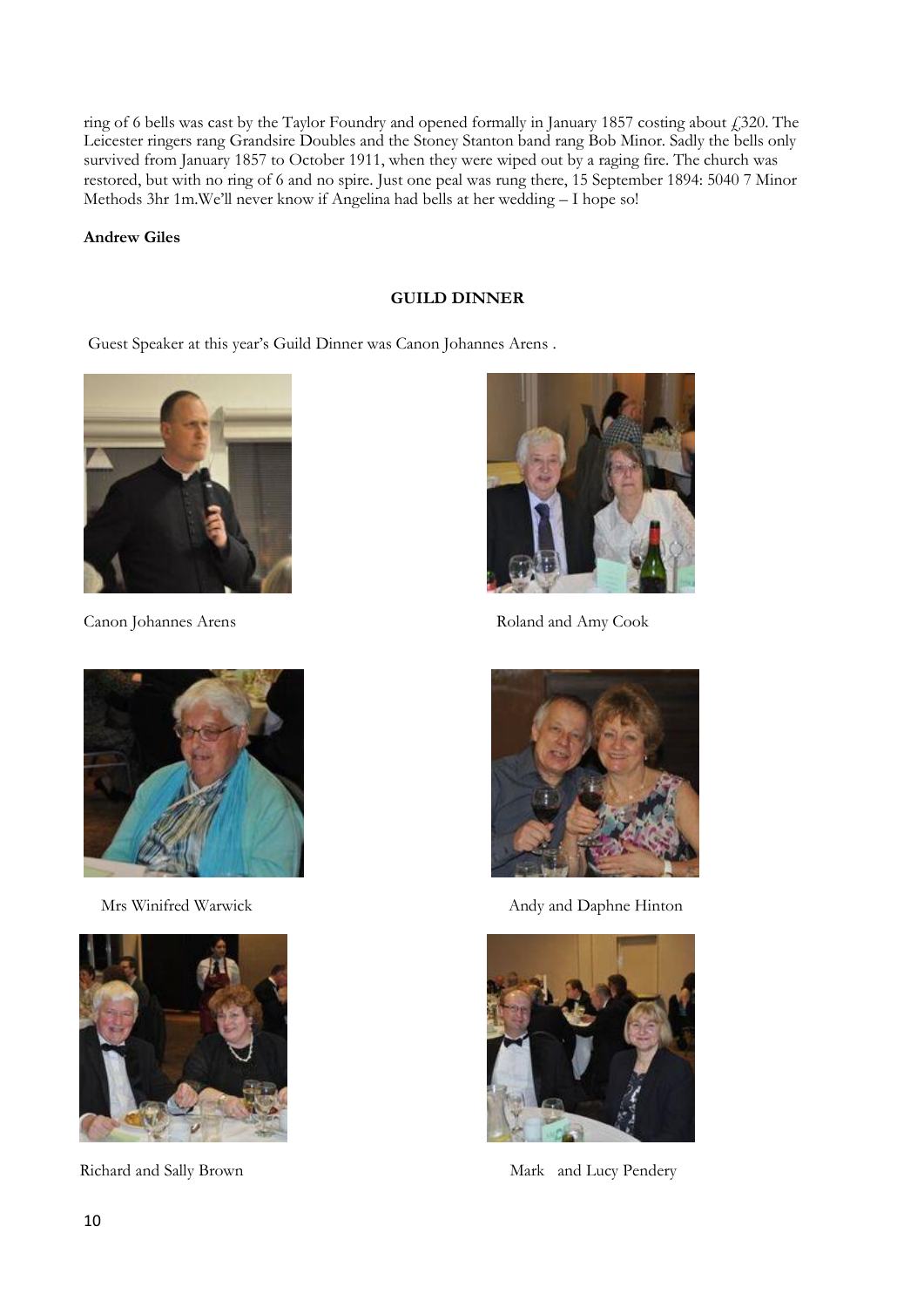This year`s Guild Dinner was again held at the popular venue of Leicestershire County Cricket Ground on Saturday 20<sup>th</sup> February. An enjoyable evening included an interesting speech by guest speaker, Rev. Canon Doctor Johannes Arens of Leicester Cathedral.

*GUILD STRIKING COMPETITION* 

#### *SATURDAY 30TH APRIL 2016*

#### *AT ASHBY FOLVILLE*

#### *BETWEEN 1.30PM AND 4.00PM*

#### *METHOD :- PLAIN BOB MAJOR*

#### *HAS YOUR TOWER OR DISTRICT ENTERED?*

#### *FULL DETAILS ON LDG FACEBOOK*

#### **Gordon A Olliffe (03.06.28-17.02.16)**

Gordon was born in 1928 and lived in the Westcotes Drive area of Leicester. As a teenager he was a member of a youth fellowship group at St Peter's Braunstone. When the late Ernest Morris visited the group and gave a talk on bellringing Gordon was recruited to St Margaret's Church and bellringing at the age of 14. He joined the Midland Counties Association in 1944 and rang his first peal at Ratby in March 1945. He conducted his first peal just 5 months later. Gordon was also a member of the band that rang at St Margaret's to commemorate the victories on VE and VJ days. Gordon also rang for the 70<sup>th</sup> anniversary of VJ day. He rang 5 peals for the MCA and was a founder member of the Leicester Diocesan Guild.

Gordon was not a prolific peal ringer, but many of his peals included a selection of 'firsts'. His first peal as conductor was also the first peal for John Bramley, with whom he learnt to ring. We have traced 32 tower bell peals in methods from Grandsire Doubles to Stedman Cinques; 16 of these were at St Margaret's and a further 8 at other City towers (where there are no longer rings of bells). He rang 10 peals of Grandsire Triples, conducting 3 of them. He composed and conducted peals of Grandsire Caters. Gordon's last tower bell peal was the memorial peal of Stedman Caters for the late Ernest Morris in 1962. Gordon's final peal was also his first in hand when he rang 7-8 to a peal of Grandsire Triples on the 'cup' handbells in 1980.

Gordon met his wife, Jean Ward, through ringing. She was a ringer at neighbouring All Saints Church and the two bands joined together for social and ringing events, outings and holidays. They married in 1952 at St Margaret's but were unable to have tower bells rung for their wedding. It was 4 days after King George Vl died and before the funeral was held. Handbells were, however, allowed.

Gordon and Jean remained in contact with George (Ernest's brother) and Eadie Morris, who had moved to Lyme Regis and remain in contact with the Lyme ringers until this day. He rang 8 peals with Jean before they had a family and she gave up ringing.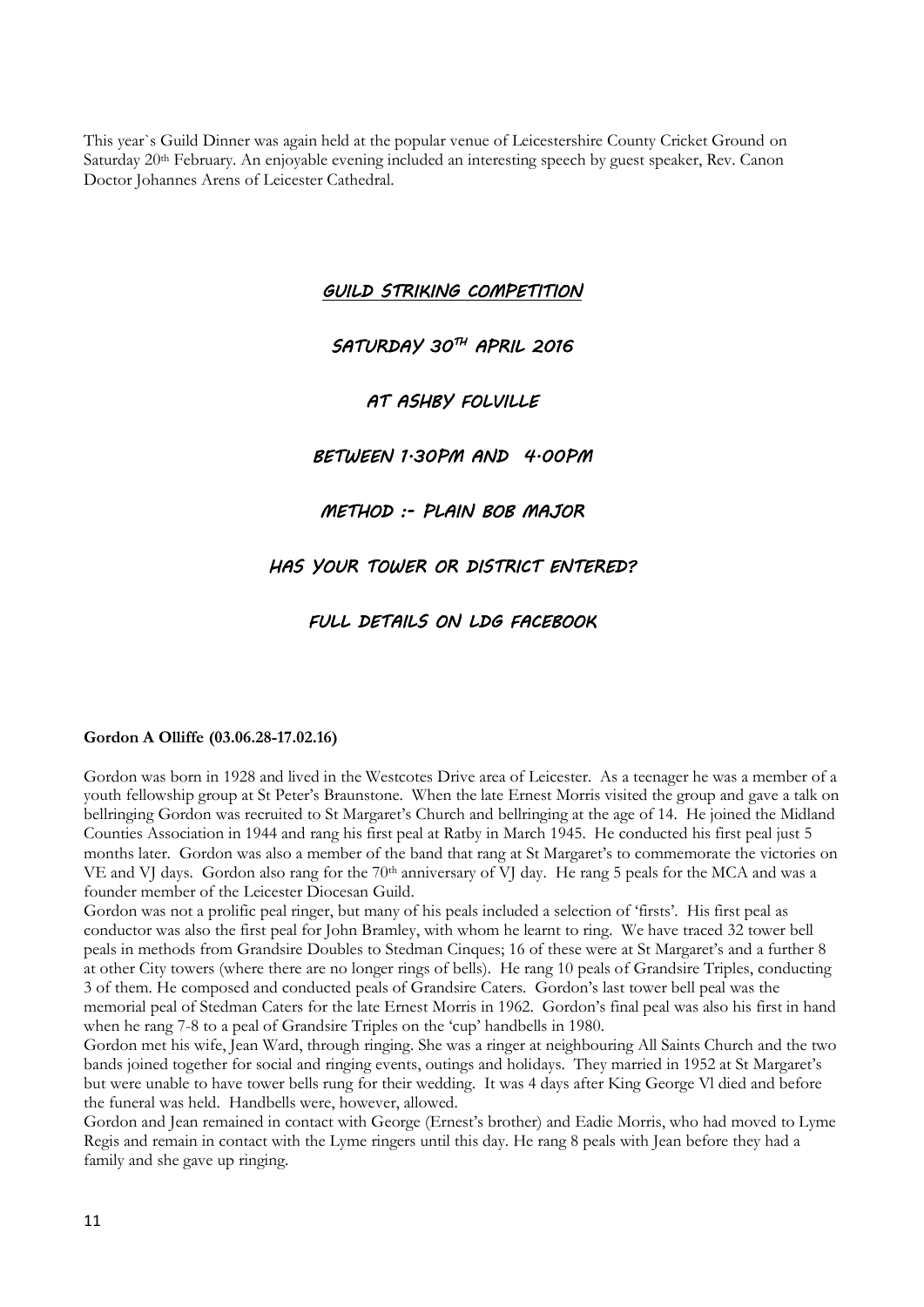Gordon was also a committed Christian and served the Church in other ways. He rang the 'communion bell' until the early service was moved to Buckminster Road on the closure of St Leonard's Church in the early 80's. He was Church Treasurer for at least 37 years, finally retiring in 2009.

Gordon became a member of Sid Harrison's tune ringing group, the 'Beltonians'. When he became a teacher he introduced this group to South Wigston High School where he recruited many young people to their lunchtime group, some of whom went on to ring tower bells.

Initially Gordon trained as an engineer, later retraining to become an SEN teacher.

Gordon was a family man and enjoyed spending his leisure time with his children, grand-children and great grandchildren and other members of the extended family. After retirement, he visited his sister in Australia, where he was also able to 'grab' some towers. Gordon continued his interest in St Margaret's ringing outings in the 1970's and when they re-started in 1985; he would organise the B&B accommodation for the 'snowy tops'.

Gordon became a Freemason in December 1987 and was Grand Master of the Granstone Lodge in 2003. Gordon and Jean both actively supported Action Homeless in Leicester and Gordon was a former chairman of the group.

Gordon was able to attend ringing practice until 2 months before he moved to a local care home. Sadly a further 3 months later he suffered a major stroke and died.

Two quarter peals were rung half muffled on the 'Margaret eight' at St Margaret's, Leicester to his memory on: Sunday 28th February - 1260 Grandsire Triples

Angela S Preston 1, Richard J Carter 2, Stephen J Franklin 3, Andrew J Preston 4, Chris J Newman 5, Roland H Cook (cond) 6, R Kingsley Mason 7, Mark J Pendery 8

Monday 7th March – 1260 Grandsire Triples

Nicola D Mason 1, Carol N J Franklin 2, Francis W Fisher 3, Gail L Harrison 4, Chris J Newman 5, Anthony R Mann 6, Stephen J Franklin (cond) 7, Philip A Mason 8

Carol Franklin